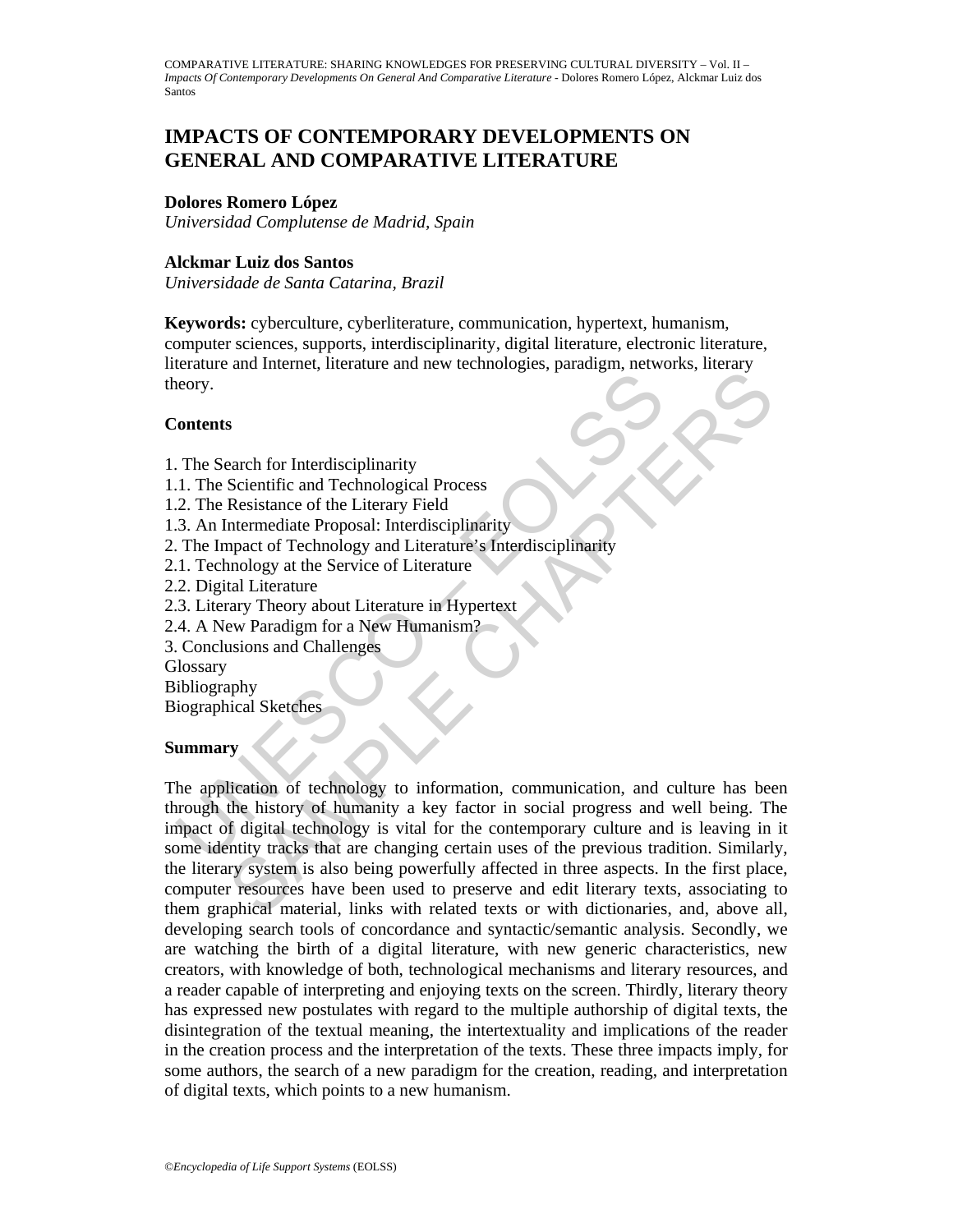## **1. The Search for Interdisciplinarity**

The relations between literature and technology are nothing new, not even recent. And if we can still speak of novelty, regarding the title above, it is no longer in the adjective *comparative*, but, maybe, in the specific field of the digital technologies above mentioned. Nevertheless, considering all that has been written and affirmed since the sixties about the relations between literature and technology, we are facing disjunctive elements, in which one does not reduce itself nor imposes itself on the other. In this case, it is as if we were describing a conceptual space very similar to digital logic, in which only *zeros* and *ones* exist, and in which these and those do not annul each other, nor transform into a third element (in Boolean algebra, any operation done with *zeros*  and *ones*, will have as a result only *zero* or *one*).

Thus, to explore this space of approaching and reproaching between (comparative) literature and (digital) technology, it will be necessary, first, to explain the misconceptions of this disjunction and to show that there has always been conflict, confrontation and concord, at the same time, between one and the other. Only after this stage, it will be possible to question what novelties these discussions still bring to the fields of literary studies. And, then, it will be possible to advance to what is really of interest, in other words, the mapping of tensions and intersections between comparative literature and the digital medium, proposing reflections that may, perhaps, incline the fields of comparative literary studies and provide, certainly, other ways of seeing, describing, utilizing and projecting the digital space.

hus, to explore this space of approaching and reproaching betwee<br>terature and (digital) technology, it will be necessary, first,<br>isconceptions of this disjunction and to show that there has alwa<br>onfrontation and concord, a explore this space of approaching and reproaching between (comparative and (digital) technology, it will be necessary, first, to explain the phosition and concord, at the same time, between one and the other. Only after t Returning to the images of the *zeros* and *ones*, it is possible to speak of digitalization, or better yet, of binarization of the concepts and even of the discussions, when we enter the field of relations between literature and technology. In the other arts (mainly in the visual arts), this discussion is already part of the past; since the beginning of  $20<sup>th</sup>$ century, no opposition of art with techniques and technologies has been established. Only in literature, this binarization still resists and contaminates the fields of literary studies. It seems that these have retained, of the information and communication technology, solely these dualities that do not go ahead, proposing incessantly oppositions without syntheses or solutions. *Zeros* and *ones* would be, thus, in all places, even in the reductionist and superficial way of understanding science, technology, art, and literature.

To discuss all these cases, these conflicting relations between literature and technology, is truly an arduous task, even if we consider what has been published in the last years. Many things have been said and written, and a good deal of them are contaminated or influenced by some type of dualist vision. Since most of the contemporary societies and cultures have entered or wish to enter decidedly in a condition that we may call as "high technological density", we perceive without much difficulty that the information and communication technologies have acquired a certain degree of hegemony. And, in consequence to this hegemony, we go from a critical assimilation of techniques and processes of globalization, to a blind refusal. In other words, one practically eliminates any intermediate stages that can express another type of commitment that is not surrender or systematical refusal. In consequence, limiting oneself merely to what is published nowadays, with regards to this subject, would perhaps bring more problems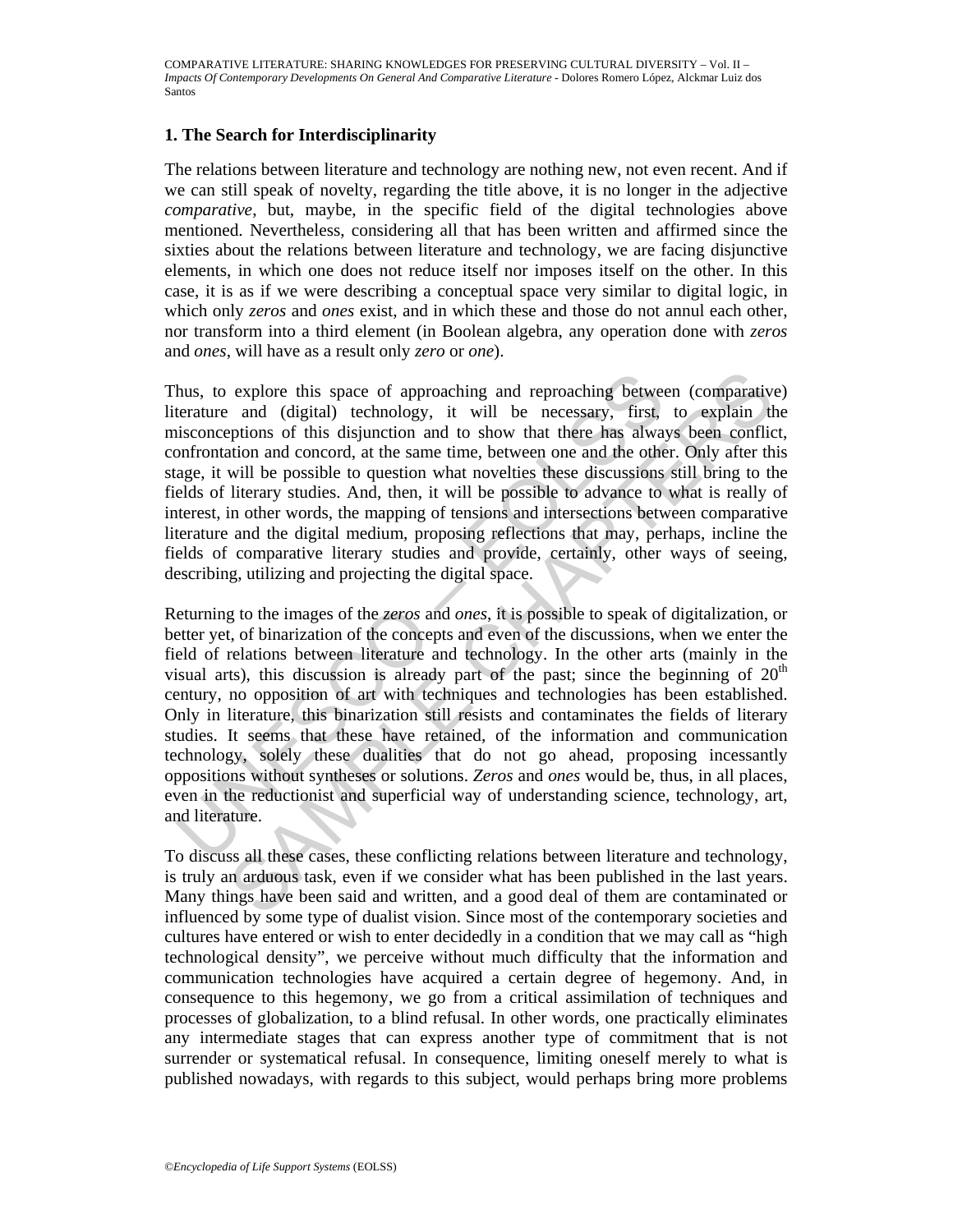than clarify the situation. It could be more productive to retake some suggested discussions from more or less fifty years ago, when this process of high technological density was initiated.

# **1.1. The Scientific and Technological Process**

Example, they would not be use that it vectometes, they represent an increasing the relations between literature and technology, in a more relavant expresenting and consumption of industrial objects became over<br>onsumption gy. They would not once as at vectricentes, they represent us<br>and the relations between literature and technology, in a moment when the<br>ding and consumption of industrial objects proposed by Simondon and Eco<br>din of proces Gilbert Simondon's thesis *Du mode d'existence des objets techniques* dates from the year 1958. In 1959, Charles Pierce Snow published *The Two Cultures*; five years later, in 1964, Umberto Eco launched his *Apocalittici e integrati*. In this same year of 1964, Snow gave the public a second reflection concerning the same theme: *The Two Cultures: A Second Look*. Evidently, Simondon, Snow and Eco were neither the first nor the only ones to discuss the relations of artists and literati with the techniques of technology. They would not be the last. Nevertheless, they represent distinct attempts of thinking the relations between literature and technology, in a moment when the overcrowding and consumption of industrial objects became overcrowding and consumption of processes. Of course, the perspectives proposed by Simondon and Eco had more relevance, they were more fertile, if one considers other intellectuals that discussed their proposals. However, of the three, perhaps Snow is the most paradigmatic for us to comprehend the limits and the simplifications of the current discussions about science, technology, and literature. In fact, *The Two Cultures*, in 1958, already had as a point of departure a disjunctive position, the same one that may be identified nowadays. On the other hand, if we take the discussions of Eco and Simondon, we would clearly perceive that there is no place for insurmountable disjunctions between science and literature (or art), for both allow a third element to be brought to scene: technology. With this, the manichaeist simplification breaks itself and the reflexive frame becomes rather complex, allowing a margin for rethinking science, literature (art), and technology in a much more open and fertile manner. For Snow, though, there is no glimpse of a way out from this opposition between science and literature, even if he claims to be writing his reflections in the sense of lowering the tensions and differences between one and the other. For him, there exists a large distance between the "literary intellectuals" (as he names them), on one side, and the "scientists", on the other. A barrier of prejudice is raised from part to part. The "non-scientists" (e.g. the artists, still according to his own nomenclature) are, according to Snow, firmly convinced that the scientists lack any conscience of the human condition; that their optimism is, at least, superficial. On the other hand, "scientists" believe that "literary intellectuals" are people of little vision; in truth, profoundly anti-intellectual and occupied in limiting art and thought to the *hic et nunc*.

# **1.2. The Resistance of the Literary Field**

As in current discussions, in Snow there is a strict conception of science and, consequently, of the relations between science and literature. And still, by not having a clearer vision of the differences and relations between science and technology, his own concept of art and, by extension, of literature, is negatively affected. As a result, we have a series of simplistic arguments and manichaeisms (that owe nothing to the ones produced since the sixties). According to Snow, literature and science evolve at different rhythms (as if *evolution* was a unique and unquestionable paradigm to be applied to sciences, arts, and techniques); the literary intellectuals have all the temperament of luddists; and share an ineluctable incapacity for comprehending the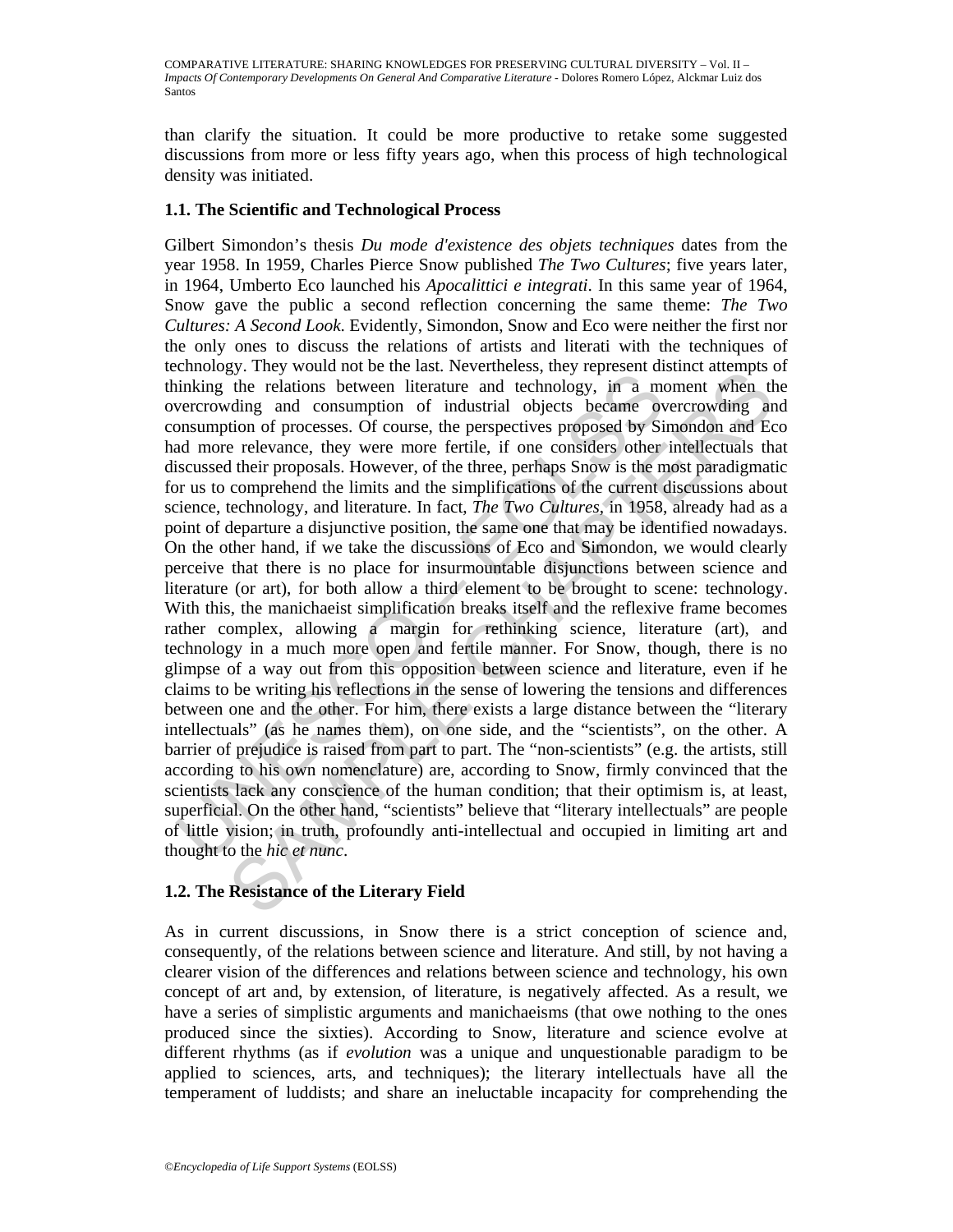evolution of the technical processes and the scientific discoveries (both, progress and discoveries, placed at the same level). Snow gets to saying that the only worldly renown writer that seemed to have understood, in a certain way, the industrial revolution, is Ibsen (Snow,1968:44), without giving attention to innumerous others, as, for example, Balzac. And still, he gives no importance to the relations between imagination and technology, as if they were specific of art, and this was subordinated to science; as if both (imagination and technology) were not intimately linked to one another.

- -
- -
- -

TO ACCESS ALL THE **17 PAGES** OF THIS CHAPTER, Visit: http://www.eolss.net/Eolss-sampleAllChapter.aspx

#### **Bibliography**

TO ACCESS ALL THE 17 PAGES OF THIS CHAI<br>Visit: http://www.eolss.net/Eolss-sampleAllChapter<br>ibliography<br>arseth, E. (1997). Cybertext. Perspectives on Ergodic Literature, Baltimore,<br>inversity Press. [In Cybertext. Espen Aars **TO ACCESS ALL THE 17 PAGES OF THIS CHAPTER,**<br>
Visit: http://www.eolss.net/Eolss-sampleAllChapter.aspx<br>
3. (1997). Cybertext. Perspectives on Ergodic Literature, Baltimore, The Johns Hopkins<br>
Press. [In Cybertext, Espen A Aarseth, E. (1997). *Cybertext. Perspectives on Ergodic Literature*. Baltimore, The Johns Hopkins University Press. [In *Cybertext*, Espen Aarseth explores the aesthetics and textual dynamics of digital literature and its diverse genres, including hypertext fiction, computer games, computer-generated poetry and prose, and collaborative Internet texts such as MUDs].

Abbey, B. ed. (2000). *Instructional and Cognitive Impacts of Web-based Education*, Hershey, Idea Group Pub. [Edited by Beverly Abbey, this book is an amalgam of instructional design guidelines, hyperlinking structure and computer screen designs].

Anis, J. (1998). *Texte et ordinateur, l'écriture réinventée,* Paris-Bruxelles, De Boeck. [Divided into six sections on different aspects of hypertext, this book offers a clear view of the subject].

Bernheimer, Ch. ed. (1995). *Comparative Literature in the Age of Multiculturalism*. Baltimore, The Johns Hopkins UP. [A classic study o Comparative Literatura].

Blanco, E. (2003). "El canon en la era electrónica". En María José Vega (ed.), *Literatura hipertextual y teoría literaria*, Madrid, Marenostrum, pp. 63-72. [This chapter is about the persistence of the traditional canon in the electronic era].

Bolter, Jay D. (1991). *Writing Space: The Computer, Hypertext and the History of Writing.* New Jersey, Lawrence Erlbaum Associates. [It focuses on the changes from manuscripts to printed texts]

Botley, Simon Ph. ed. (2000). *Multilingual Corpora In Teaching And Research,* Amsterdam, Rodopi. [This book aims to teach languages to students to become competent and independent learners].

Bush, Vannevar. (1945). "As We May Think". *Atlantic Monthly*. Julio, 101-108. [A classic study of Hypertext].

Casacuberta, D. (2003). *Creación colectiva. En Internet el creador es el público*, Barcelona, Gedisa. [In this essay, David Casacuberta explores the collective creation in Internet].

Chartier, Roger y Antonio Rodríguez de las Heras. (2001). "El futuro del libro y el libro del futuro", *Litterae (Cuadernos de Cultura Escrita)*, I, pp. 11-40. [This is a conversation between the two authors about the future of books and reading].

Codina, L. (2000). *El libro digital y la WWW*. Madrid, Tauro Producciones. [It focuses on the changes from manuscripts to printed texts].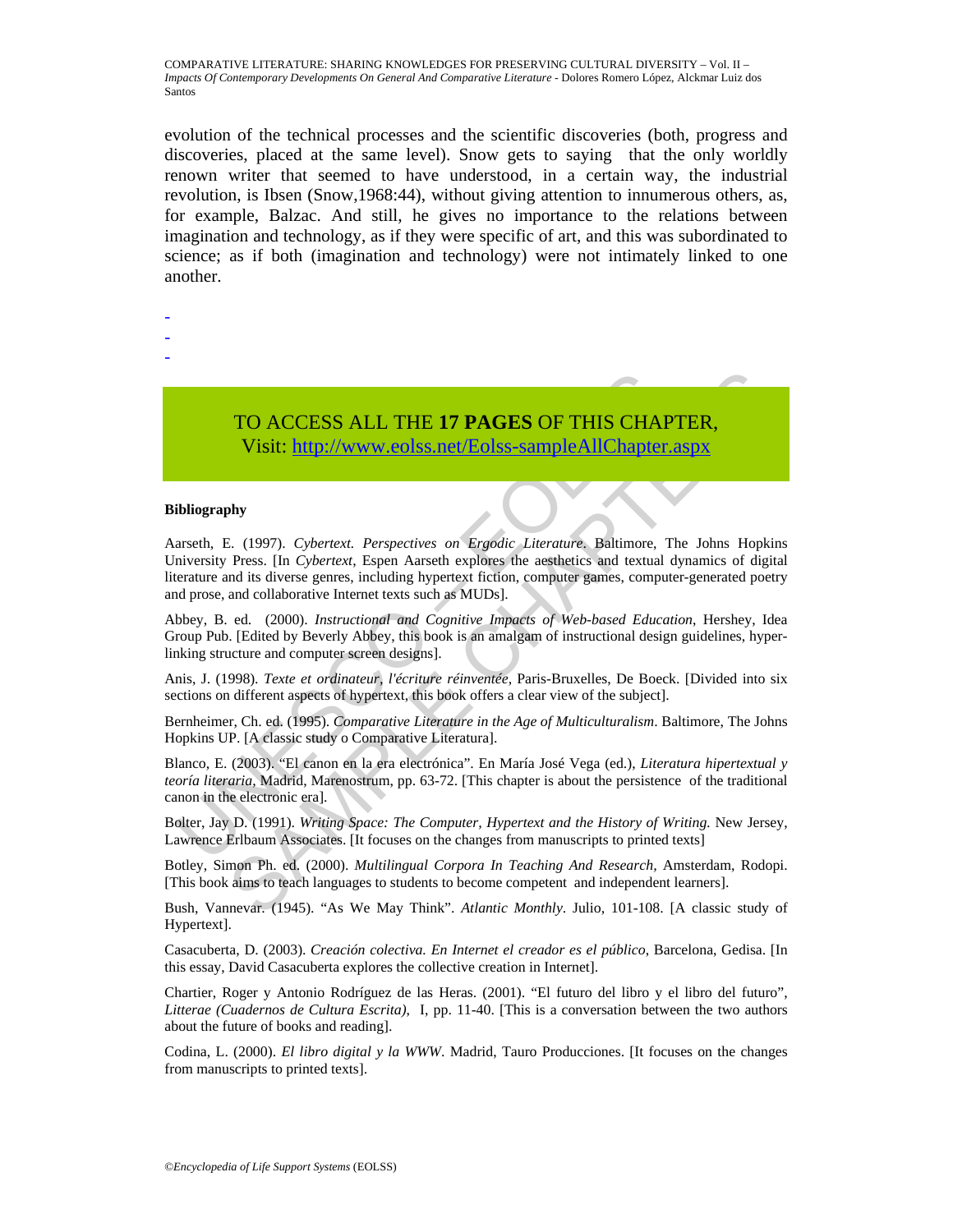Díaz, Paloma, Catenazzi, Nadia, Aedo, I. (1996). *De la multimedia a la hipermedia*. Madrid, RA-MA. [Standard Spanish text for exploring the notions of hypertextual structures, multimedia, hypermedia and e-books].

Douglas, J. Y. (2000), *The End Of Books-Or Books Without End? Reading Interactive Narratives*. Ann Arbor, The University of Michigan Press. [In this famous book, J. Douglas responds to diferent questions about the future of books and reading].

Fokkema, D. (1982). "Comparative Literature and the New Paradigm". *Canadian Review of Comparative Literature*, 1, 1-18 (traducido en Romero López, D. (1998) *Orientaciones en literatura comparada,* 149- 172). [This article explores the changes on Comparative Literature in a Postmodern Paradigm].

Gómez Trueba, T. (2005)."La literatura electrónica y sus antecedentes en la cultura impresa". In http://www.liceus.com/bonos/compra1.asp?idproducto=509 [It focuses on the changes from manuscripts to printed texts]

Kuhn, Thomas, S. (1970). *The Structure of Scientific Revolutions*. Chicago, University of Chicago Press. [Thomas Kuhn analyses what is a new paradigm].

Landow, G. (1991). *Hypermedia and literary Studie*s. Cambridge, Massachusetts Institute of Technology Press. [A classic author of Hypermedia and Contemporary Critical Theory]

Landow, G. (1992). *Hypertext: The Convergence of Contemporary Critical Theory and Technology*. Baltimore, The Johns Hopkins University Press. [In this book Landow continues to explore the relationship between contemporary literary theory and digital literature].

Landow, G. (1997). *Hypertext 2.0*. Baltimore, The Johns Hopkins University Press. [Standard text that offers critical reflections about the changes of the new digital era].

unn, 100mas, S. (1970). *Ine structure of scientince Rebouttoms*. Cincago, Oniversity Chomas Kuhn analyses what is a new paradigm].<br>
Informas Kuhn analyses what is a new paradigm].<br>
Analow, G. (1991). *Hypermedia and liter* mas, S. (1970). The *Structure of Scientiffe Kevolutions*. Chicago, University of Chicago Pres<br>
S. (1991). *Hypermedia and literary Studies*. Cambridge, Massachusetts Institute of Technolog<br>
3. (1991). *Hypermedia and Con* Landow, G. (2006). *Hypertext 3.0: New Media and Critical Theory in an Era of Globalization*. Baltimore, The John Hopkins University Press. [Last version of this canonical text that offers critical reflections about digital changes in the era of globalization].

Moulthrop, S. (1989)."In the Zones Hypertext and the Politics of Interpretation". In http://iat.ubalt.edu/moulthrop/essays/zones.html. [A classic study of Hypertext]

Murray, J. (1997). *Hamlet On The Holodeck. The Future Of Narrative In Cyberspace*. New York, The Free Press. [This book is an amalgam of immersive trances, multiform plots and procedural authors with some examples based on Star Trek, World Wide Web and Don Quixote].

Nelson, T. (1987). *Literary Machines*. San Antonio Tejas, T. Nelson. [*Literary Machines* is Ted Nelson's original and definitive exploration of Project Xanadu, an original hypertext system].

Orihuela, José L. "El narrador en ficción interactiva. El jardinero y el laberinto", *Hipertulia.* In http://www.ucm.es/info/especulo/hipertul/califia.htm. [Taking M.D. Coverley's hypermedia novel *Califia*  as a model, Orihuela analyses in this essay the function of the narrator in interactive fictions].

Pajares Tosca, S. (1997). "Las posibilidades de la narrativa hipertextual", *Espéculo*, 6. En http://www.ucm.es/info/especulo/numero6/index.htm. [This is an electronic article about the possibilities of the hypertextual narrations].

Pajares Tosca, S. (2004), *Literatura Digital. El Paradigma Hipertextual*. Cáceres, Universidad de Extremadura. [A study of hypertext and its application in education].

Pajares Tosca, S. (2005) "El impacto de la informática y las redes de la comunicación en la literatura". In Liceus, Portal de Humanidades, http://www.liceus.com/bonos/compra1.asp?idproducto=159 [A clear reference about the impacts of contemporary developments on general literature].

Rossi, P. (1989). *Os Filósofos e as Máquinas*. São Paulo, Companhia das Letras, 1989. [Critical reflections on the influence of the technological era in the human life].

Romero López, D.(2006). "Hypertext: A Third Shift of Paradigm for Comparative Literatures". En Mildonian, Paola (ed.) *A partire da Venezia: eredità, transiti, orizzonti. Cinquant'anni dell'AILC*. Venecia, Università Ca'Foscari Venecia. [This article is about the necessity of talking about a knew change of paradigm taking into accout the ne digital changes].